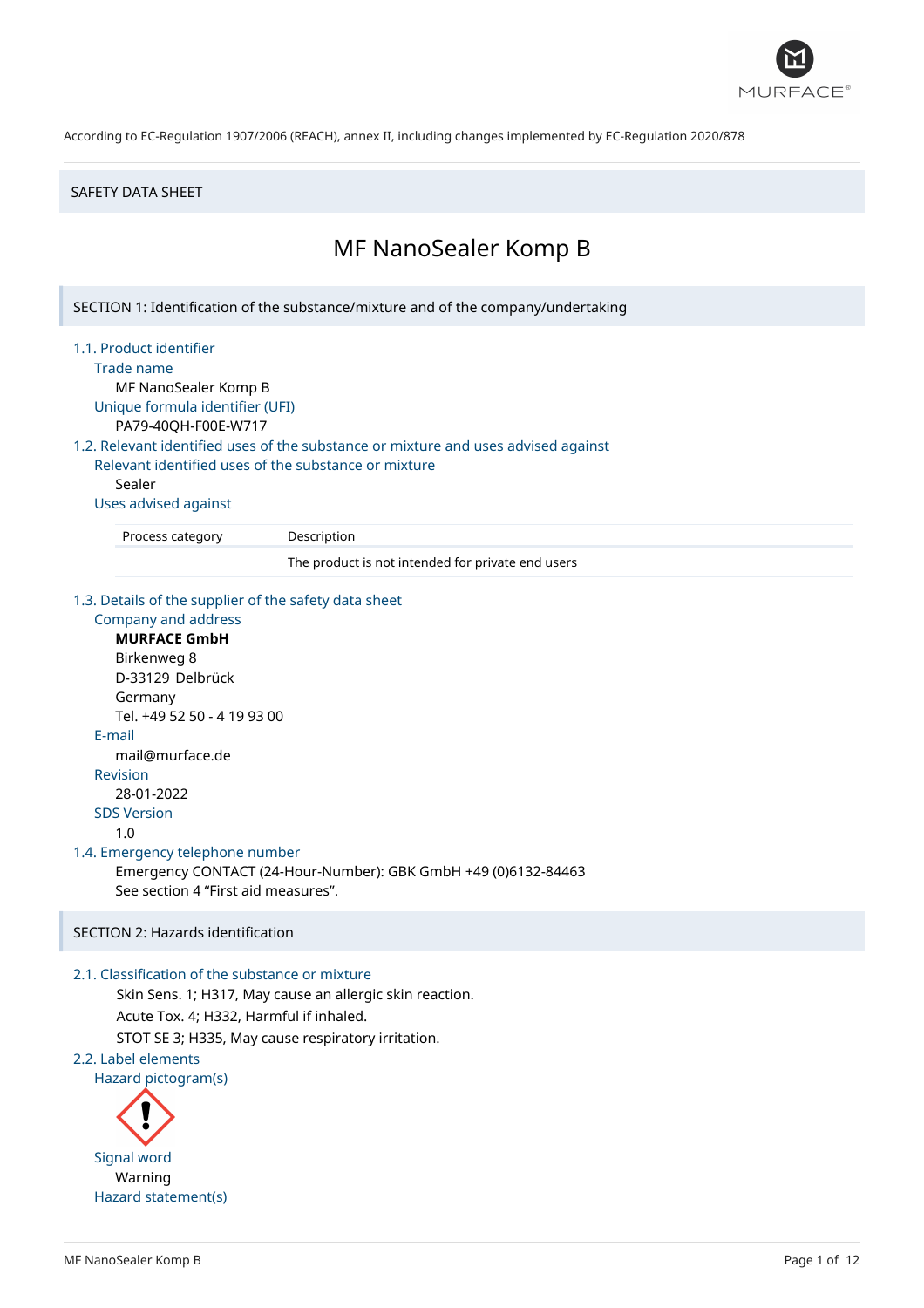

| May cause an allergic skin reaction. (H317)<br>Harmful if inhaled. (H332)                                    |
|--------------------------------------------------------------------------------------------------------------|
| May cause respiratory irritation. (H335)                                                                     |
| Safety statement(s)                                                                                          |
| General                                                                                                      |
|                                                                                                              |
| Prevention                                                                                                   |
|                                                                                                              |
| Wear eye protection/protective gloves/protective clothing. (P280)                                            |
| Avoid breathing mist/vapour. (P261)                                                                          |
| Response                                                                                                     |
| If skin irritation or rash occurs: Get medical advice/attention. (P333+P313)                                 |
| Take off contaminated clothing and wash it before reuse. (P362+P364)                                         |
| <b>Storage</b>                                                                                               |
| Store in a well-ventilated place. Keep container tightly closed. (P403+P233)                                 |
| <b>Disposal</b>                                                                                              |
| Dispose of contents/container to an approved waste disposal plant. (P501)                                    |
| Hazardous substances                                                                                         |
| Hexamethylene diisocyanate, oligomers                                                                        |
| Blocked Polyisocyanate Based on Hexamethylene Diisocyanate                                                   |
| 2.3. Other hazards                                                                                           |
| <b>Additional labelling</b>                                                                                  |
| EUH204, Contains isocyanates. May produce an allergic reaction.                                              |
| <b>Additional warnings</b>                                                                                   |
| This mixture/product does not contain any substances considered to meet the criteria classifying them as PBT |
| and/or vPvB.                                                                                                 |
| <b>VOC</b>                                                                                                   |
| VOC content: 0 g/L                                                                                           |

MAXIMUM VOC CONTENT (Phase II, category A/i (WB): 140 g/L)

SECTION 3: Composition/information on ingredients

## 3.2. Mixtures

| Product/substance                                                | Identifiers                                         | % w/w  | Classification                                                                                | Note |
|------------------------------------------------------------------|-----------------------------------------------------|--------|-----------------------------------------------------------------------------------------------|------|
| Blocked Polyisocyanate<br>Based on Hexamethylene<br>Diisocyanate | CAS No.: 666723-27-9<br>EC No.: 679-494-0<br>REACH: | 15-25% | Skin Sens. 1, H317<br>Acute Tox. 4, H332<br>Aquatic Chronic 3, H412<br><b>STOT SE 3, H335</b> |      |
|                                                                  | Index No.:                                          |        |                                                                                               |      |

-----

See full text of H-phrases in section 16. Occupational exposure limits are listed in section 8, if these are available. Other information

No special

#### SECTION 4: First aid measures

## 4.1. Description of first aid measures

## General information

In the case of accident: Contact a doctor or casualty department – take the label or this safety data sheet. Contact a doctor if in doubt about the injured person's condition or if the symptoms persist. Never give an unconscious person water or other drink.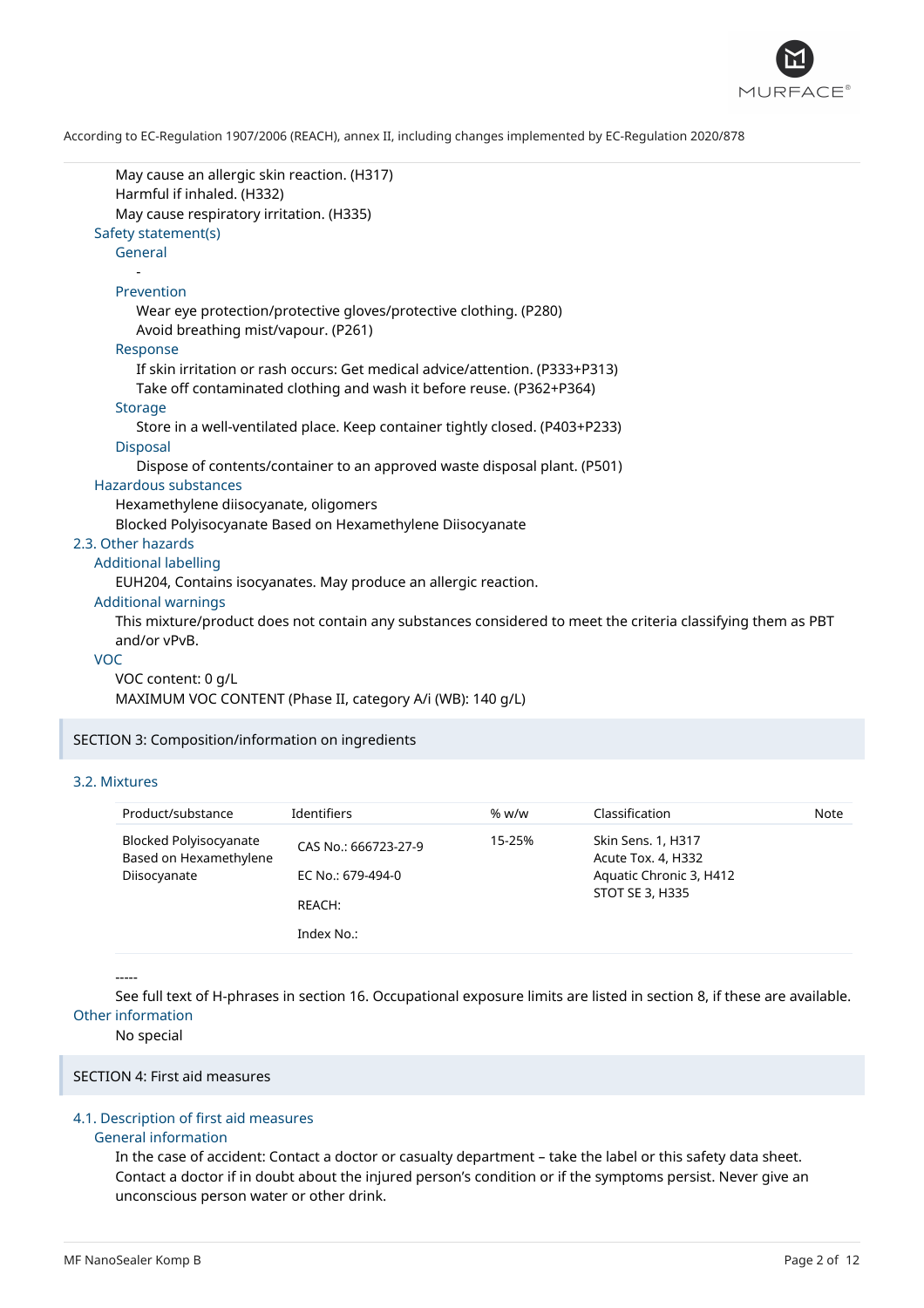

#### Inhalation

Upon breathing difficulties or irritation of the respiratory tract: Bring the injured person into fresh air. Make sure the injured person is continuously monitored. Prevent shock by keeping the injured person warm and calm. If breathing ceases, give mouth-to-mouth resuscitation. If unconscious, roll the injured person into recovery position. Call an ambulance.

## Skin contact

IF ON SKIN: Wash with plenty of water and soap.

Remove contaminated clothing and shoes. Ensure to wash exposed skin thoroughly with water and soap. DO NOT use solvents or thinners.

If skin irritation occurs: Get medical advice/attention.

### Eye contact

Upon irritation of the eye: Remove contact lenses and open eyes widely. Flush eyes with water or saline water(20- 30°C) for at least 5 minutes. Seek medical assistance and continue flushing during transport.

#### Ingestion

Provide plenty of water for the person to drink and stay with him/her. In case of malaise, seek medical advice immediately and bring the safety data sheet or label from the product. Do not induce vomiting, unless recommended by the doctor. Have the victim lean forward with head down to avoid inhalation of- or choking on vomited material.

### Burns

Not applicable

#### 4.2. Most important symptoms and effects, both acute and delayed

Sensitisation: This product contains substances, which may trigger allergic reaction upon dermal contact. Manifestation of allergic reactions typically takes place within 12-72 hours after exposure.

Sensitisation: This product contains substances, which may produce an allergic reaction through inhalation. The allergic reaction typically takes place within an hour after exposure. The reaction results in an inflammatory reaction to the lungs.

Irritation effects: This product contains substances, which may cause irritation upon exposure to skin, eyes or lungs. Exposure may result in an increased absorption potential of other hazardous substances at the area of exposure.

## 4.3. Indication of any immediate medical attention and special treatment needed

Call a POISON CENTER / doctor if you feel unwell.

If skin irritation or rash occurs: Get medical advice/attention.

#### Information to medics

Bring this safety data sheet or the label from this product.

#### SECTION 5: Firefighting measures

## 5.1. Extinguishing media

Suitable extinguishing media: Alcohol-resistant foam, carbon dioxide, powder, water mist.

Unsuitable extinguishing media: Waterjets should not be used, since they can spread the fire.

## 5.2. Special hazards arising from the substance or mixture

Fire will result in dense smoke. Exposure to combustion products may harm your health. Closed containers, which are exposed to fire, should be cooled with water. Do not allow fire-extinguishing water to enter the sewage system and nearby surface waters.

### 5.3. Advice for firefighters

Wear self-contained breathing apparatus and protective clothing to prevent contact. Upon direct exposure contact The National Poisons Information Service (dial 111, 24 h service) in order to obtain further advice.

SECTION 6: Accidental release measures

### 6.1. Personal precautions, protective equipment and emergency procedures

Avoid direct contact with spilled substances.

### Avoid inhalation of vapours from spilled material.

## 6.2. Environmental precautions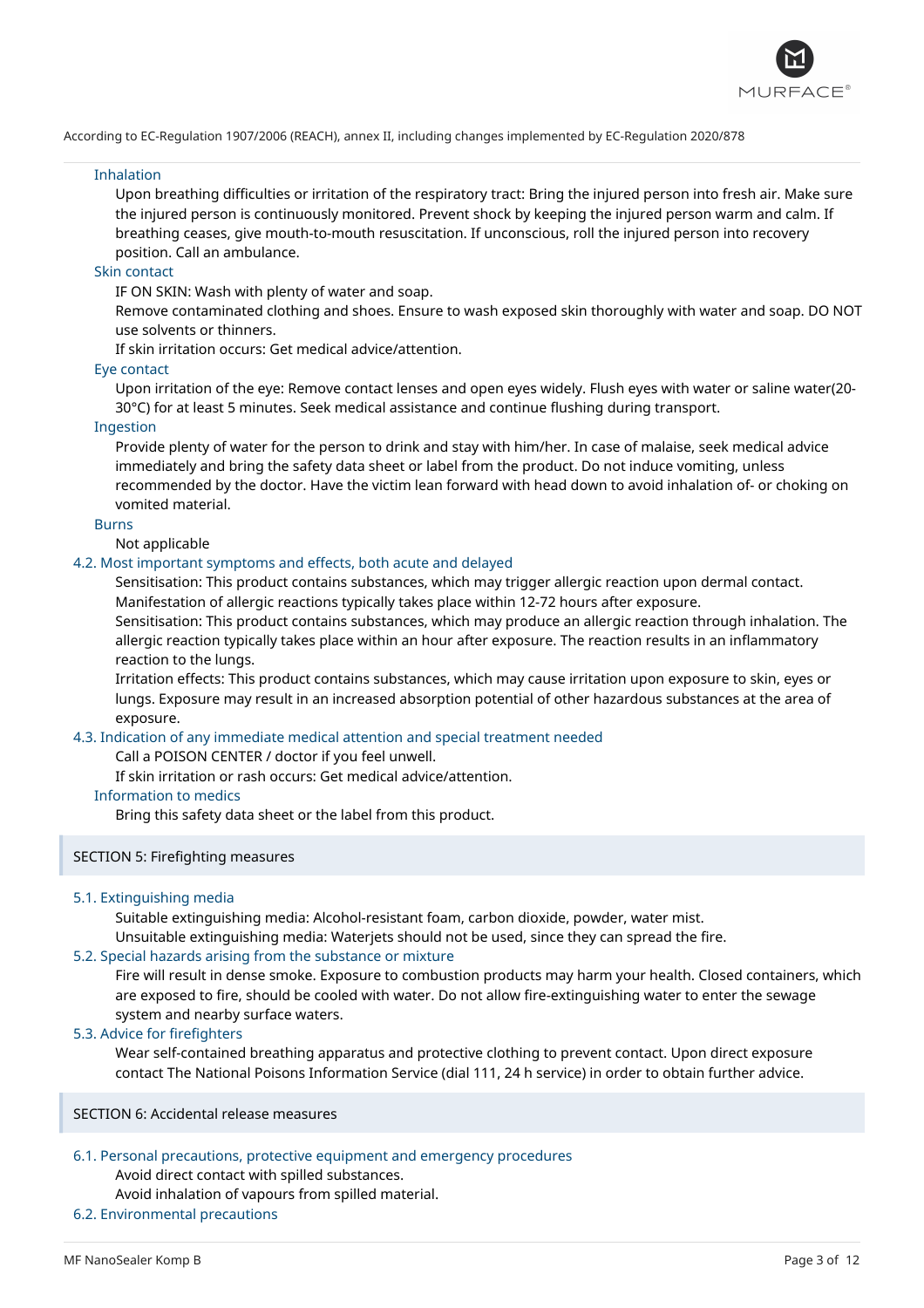

#### Avoid discharge to lakes, streams, sewers, etc.

6.3. Methods and material for containment and cleaning up

Limit spillage and collect using granular absorbent or similar materials, and dispose of it in accordance with the regulations on dangerous waste.

Use sand, earth, vermiculite, diatomaceous earth to contain and collect non-combustible absorbent materials and place in container for disposal, according to local regulations.

To the extent possible cleaning is performed with normal cleaning agents. Avoid use of solvents.

#### 6.4. Reference to other sections

See section 13 on "Disposal considerations" in regard of handling of waste.

See section 8 "Exposure controls/personal protection" for protective measures.

SECTION 7: Handling and storage

#### 7.1. Precautions for safe handling

Smoking, drinking and consumption of food is not allowed in the work area.

See section 8 "Exposure controls/personal protection" for information on personal protection.

## 7.2. Conditions for safe storage, including any incompatibilities

Containers that have been opened must be carefully resealed and kept upright to prevent leakage. Recommended storage material

Keep only in original packaging.

## Storage temperature

Room temperature 18 to 23°C (Storage on stock, 3 to 8°C)

### Incompatible materials

Strong acids, strong bases, strong oxidizing agents, and strong reducing agents.

#### 7.3. Specific end use(s)

This product should only be used for applications quoted in section 1.2

## SECTION 8: Exposure controls/personal protection

#### 8.1. Control parameters

No substances are listed in the national list of substances with an occupational exposure limit.

## DNEL

|             | Product/substance<br><b>DNEL</b><br>Route of exposure<br>Duration | Hexamethylene diisocyanate, oligomers<br>1 mg/m $3$<br>Inhalation<br>Short term - Local effects - Workers             |
|-------------|-------------------------------------------------------------------|-----------------------------------------------------------------------------------------------------------------------|
|             | Product/substance<br><b>DNEL</b><br>Route of exposure<br>Duration | Hexamethylene diisocyanate, oligomers<br>$0.5 \,\mathrm{mq/m^3}$<br>Inhalation<br>Long term - Local effects - Workers |
| <b>PNEC</b> |                                                                   |                                                                                                                       |
|             | Product/substance<br><b>PNEC</b>                                  | Hexamethylene diisocyanate, oligomers<br>26670 mg/kg                                                                  |

| Route of exposure<br>Duration of Exposure | Marine water sediment                 |  |
|-------------------------------------------|---------------------------------------|--|
| Product/substance                         | Hexamethylene diisocyanate, oligomers |  |
| <b>PNFC</b>                               | 266700 mg/kg                          |  |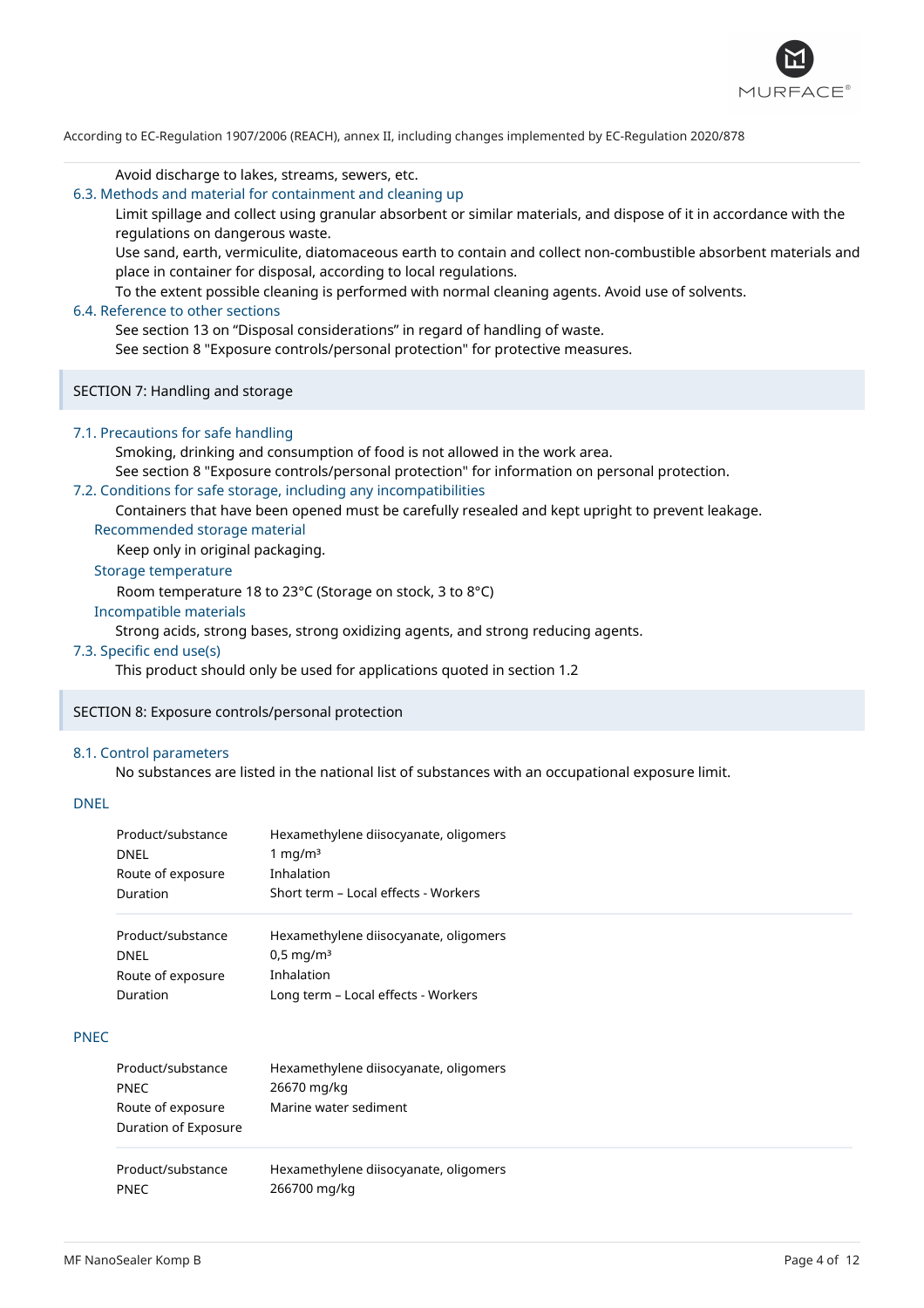

|                                                                                                                                                                                                                                                                                                                                                                                                                                                                                                                                                                                                                                                                                                                                                                                                                                                                                                                                                                                                               | Route of exposure<br>Duration of Exposure                                                                                                      | Freshwater sediment                                               |           |           |  |
|---------------------------------------------------------------------------------------------------------------------------------------------------------------------------------------------------------------------------------------------------------------------------------------------------------------------------------------------------------------------------------------------------------------------------------------------------------------------------------------------------------------------------------------------------------------------------------------------------------------------------------------------------------------------------------------------------------------------------------------------------------------------------------------------------------------------------------------------------------------------------------------------------------------------------------------------------------------------------------------------------------------|------------------------------------------------------------------------------------------------------------------------------------------------|-------------------------------------------------------------------|-----------|-----------|--|
|                                                                                                                                                                                                                                                                                                                                                                                                                                                                                                                                                                                                                                                                                                                                                                                                                                                                                                                                                                                                               | Product/substance<br>Hexamethylene diisocyanate, oligomers<br>0,0127 mg/L<br>PNEC<br>Marine water<br>Route of exposure<br>Duration of Exposure |                                                                   |           |           |  |
|                                                                                                                                                                                                                                                                                                                                                                                                                                                                                                                                                                                                                                                                                                                                                                                                                                                                                                                                                                                                               | Product/substance<br><b>PNEC</b><br>Route of exposure<br>Duration of Exposure                                                                  | Hexamethylene diisocyanate, oligomers<br>0,127 mg/L<br>Freshwater |           |           |  |
|                                                                                                                                                                                                                                                                                                                                                                                                                                                                                                                                                                                                                                                                                                                                                                                                                                                                                                                                                                                                               | Product/substance<br><b>PNEC</b><br>Route of exposure<br>Duration of Exposure                                                                  | Hexamethylene diisocyanate, oligomers<br>53182 mg/kg<br>Soil      |           |           |  |
| 8.2. Exposure controls<br>Control is unnecessary if the product is used as intended.<br><b>General recommendations</b><br>Smoking, drinking and consumption of food is not allowed in the work area.<br><b>Exposure scenarios</b><br>There are no exposure scenarios implemented for this product.<br><b>Exposure limits</b><br>Occupational exposure limits have not been defined for the substances in this product.<br>Appropriate technical measures<br>Apply standard precautions during use of the product. Avoid inhalation of vapours.<br>Hygiene measures<br>In between use of the product and at the end of the working day all exposed areas of the body must be washed<br>thoroughly. Always wash hands, forearms and face.<br>Measures to avoid environmental exposure<br>No specific requirements<br>Individual protection measures, such as personal protective equipment<br>Generally<br>Use only CE marked protective equipment.<br>No specific requirements<br><b>Respiratory Equipment</b> |                                                                                                                                                |                                                                   |           |           |  |
|                                                                                                                                                                                                                                                                                                                                                                                                                                                                                                                                                                                                                                                                                                                                                                                                                                                                                                                                                                                                               | <b>Type</b>                                                                                                                                    | Class                                                             | Colour    | Standards |  |
|                                                                                                                                                                                                                                                                                                                                                                                                                                                                                                                                                                                                                                                                                                                                                                                                                                                                                                                                                                                                               | Α                                                                                                                                              | Class 1 (low capacity)                                            | Brown     | EN14387   |  |
|                                                                                                                                                                                                                                                                                                                                                                                                                                                                                                                                                                                                                                                                                                                                                                                                                                                                                                                                                                                                               | Skin protection                                                                                                                                |                                                                   |           |           |  |
|                                                                                                                                                                                                                                                                                                                                                                                                                                                                                                                                                                                                                                                                                                                                                                                                                                                                                                                                                                                                               | Recommended                                                                                                                                    | Type/Category                                                     | Standards |           |  |
|                                                                                                                                                                                                                                                                                                                                                                                                                                                                                                                                                                                                                                                                                                                                                                                                                                                                                                                                                                                                               | Dedicated work clothing<br>should be worn                                                                                                      |                                                                   |           |           |  |

## Hand protection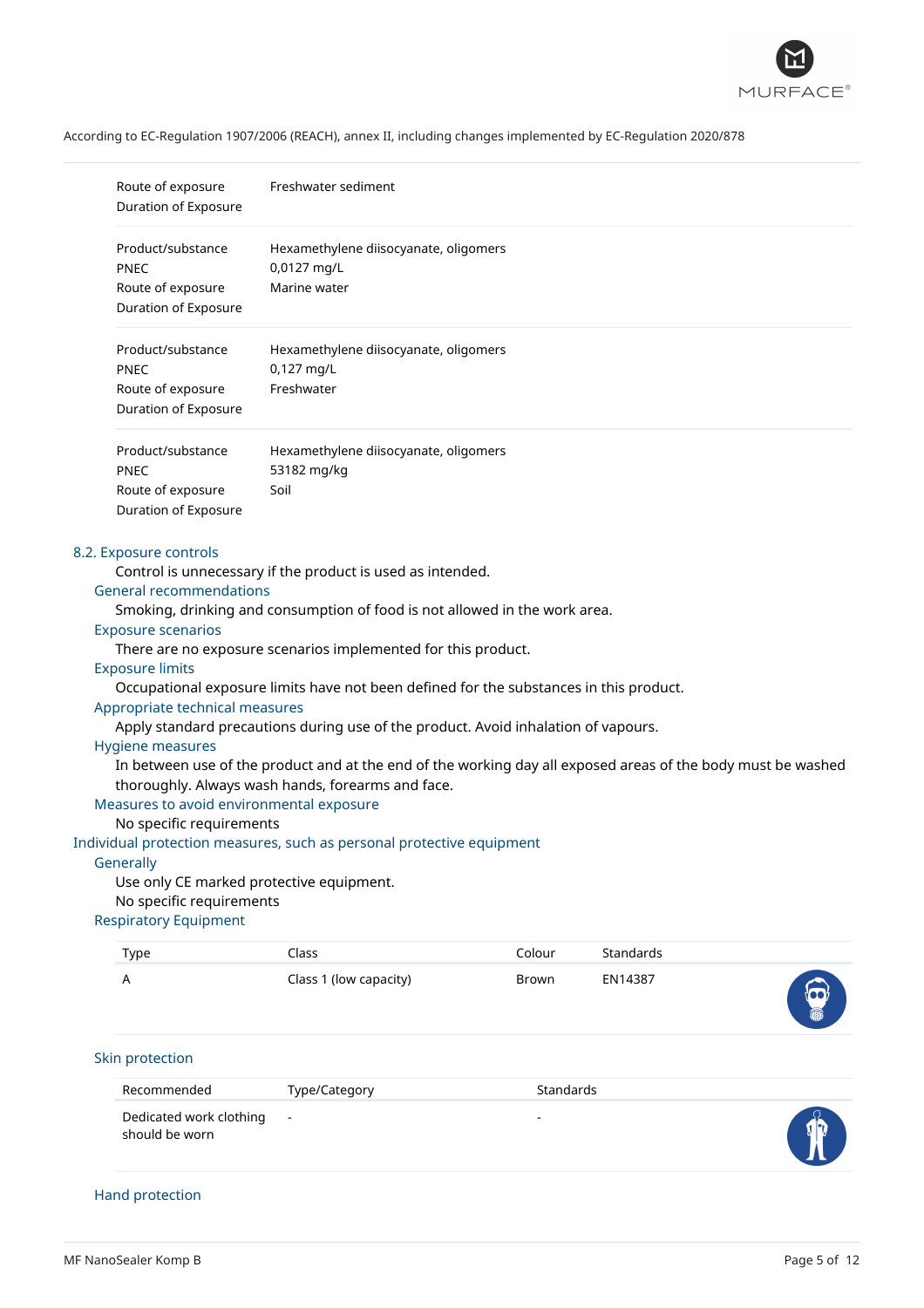

|    | Material                                    | Glove thickness<br>(mm)                                            | Breakthrough time<br>(min.) | Standards                         |  |
|----|---------------------------------------------|--------------------------------------------------------------------|-----------------------------|-----------------------------------|--|
|    | Nitrile                                     | 0.4                                                                | > 240                       | EN374-2, EN374-3,<br><b>EN388</b> |  |
|    | Eye protection                              |                                                                    |                             |                                   |  |
|    | <b>Type</b>                                 | Standards                                                          |                             |                                   |  |
|    | Safety glasses with side                    | <b>EN166</b>                                                       |                             |                                   |  |
|    | shields.                                    |                                                                    |                             |                                   |  |
|    | SECTION 9: Physical and chemical properties |                                                                    |                             |                                   |  |
|    |                                             |                                                                    |                             |                                   |  |
|    |                                             | 9.1. Information on basic physical and chemical properties         |                             |                                   |  |
|    | Physical state                              |                                                                    |                             |                                   |  |
|    | Liquid                                      |                                                                    |                             |                                   |  |
|    | Colour                                      |                                                                    |                             |                                   |  |
|    | Colourless                                  |                                                                    |                             |                                   |  |
|    | Odour / Odour threshold                     |                                                                    |                             |                                   |  |
| pH | Mild                                        |                                                                    |                             |                                   |  |
|    |                                             | Testing not relevant or not possible due to nature of the product. |                             |                                   |  |
|    | Density (g/cm <sup>3</sup> )                |                                                                    |                             |                                   |  |
|    | 1.15 $(23 °C)$                              |                                                                    |                             |                                   |  |
|    | Kinematic viscosity                         |                                                                    |                             |                                   |  |
|    | 20.5 mm <sup>2</sup> /s (25 °C)             |                                                                    |                             |                                   |  |
|    | <b>Particle characteristics</b>             |                                                                    |                             |                                   |  |
|    | Does not apply to liquids.                  |                                                                    |                             |                                   |  |
|    | Phase changes                               |                                                                    |                             |                                   |  |
|    | Melting point/Freezing point (°C)           |                                                                    |                             |                                   |  |
|    |                                             | Testing not relevant or not possible due to nature of the product. |                             |                                   |  |
|    |                                             | Softening point/range (waxes and pastes) (°C)                      |                             |                                   |  |
|    | Does not apply to liquids.                  |                                                                    |                             |                                   |  |
|    | Boiling point (°C)                          |                                                                    |                             |                                   |  |
|    |                                             | Testing not relevant or not possible due to nature of the product. |                             |                                   |  |
|    | Vapour pressure                             |                                                                    |                             |                                   |  |
|    | Relative vapour density                     | Testing not relevant or not possible due to nature of the product. |                             |                                   |  |
|    |                                             | Testing not relevant or not possible due to nature of the product. |                             |                                   |  |
|    | Decomposition temperature (°C)              |                                                                    |                             |                                   |  |
|    |                                             | Testing not relevant or not possible due to nature of the product. |                             |                                   |  |
|    | Data on fire and explosion hazards          |                                                                    |                             |                                   |  |
|    | Flash point (°C)                            |                                                                    |                             |                                   |  |
|    | 106 °C                                      |                                                                    |                             |                                   |  |
|    | Ignition (°C)                               |                                                                    |                             |                                   |  |
|    |                                             | Testing not relevant or not possible due to nature of the product. |                             |                                   |  |
|    | Auto flammability (°C)                      |                                                                    |                             |                                   |  |
|    |                                             | Testing not relevant or not possible due to nature of the product. |                             |                                   |  |
|    | Lower and upper explosion limit (% v/v)     |                                                                    |                             |                                   |  |
|    |                                             | Testing not relevant or not possible due to nature of the product. |                             |                                   |  |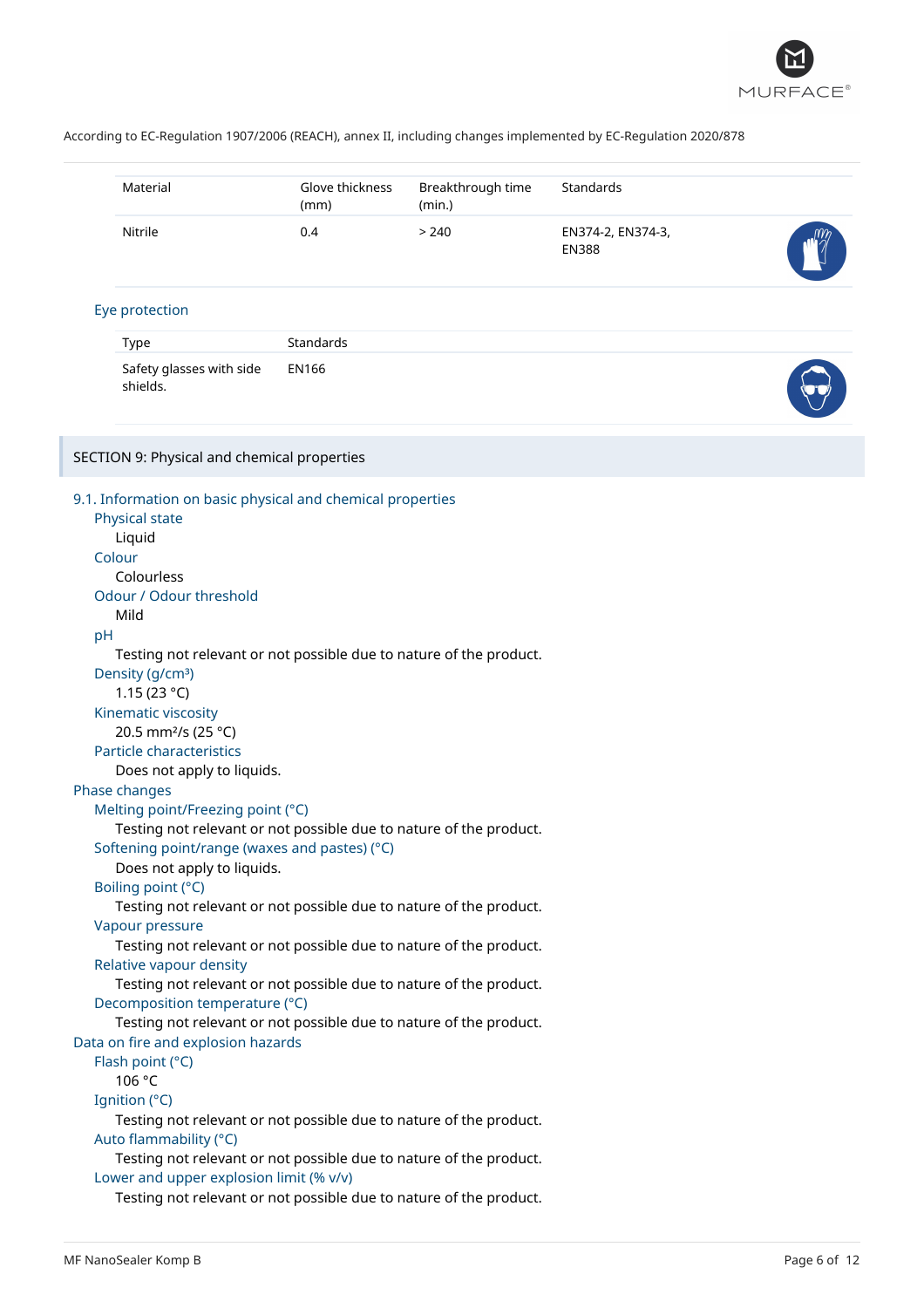

| Solubility<br>Solubility in water<br>Testing not relevant or not possible due to nature of the product.<br>n-octanol/water coefficient<br>Testing not relevant or not possible due to nature of the product.<br>Solubility in fat (g/L)<br>Testing not relevant or not possible due to nature of the product.<br>9.2. Other information<br>VOC (g/L)<br>0<br>Other physical and chemical parameters<br>No data available                                                                           |
|----------------------------------------------------------------------------------------------------------------------------------------------------------------------------------------------------------------------------------------------------------------------------------------------------------------------------------------------------------------------------------------------------------------------------------------------------------------------------------------------------|
| SECTION 10: Stability and reactivity                                                                                                                                                                                                                                                                                                                                                                                                                                                               |
| 10.1. Reactivity<br>No data available<br>10.2. Chemical stability<br>The product is stable under the conditions, noted in section 7 "Handling and storage".<br>10.3. Possibility of hazardous reactions<br>No special<br>10.4. Conditions to avoid<br>No special<br>10.5. Incompatible materials<br>Strong acids, strong bases, strong oxidizing agents, and strong reducing agents.<br>10.6. Hazardous decomposition products<br>The product is not degraded when used as specified in section 1. |
| SECTION 11: Toxicological information                                                                                                                                                                                                                                                                                                                                                                                                                                                              |
| 11.1. Information on hazard classes as defined in Regulation (EC) No 1272/2008<br><b>Acute toxicity</b>                                                                                                                                                                                                                                                                                                                                                                                            |
| Hexamethylene diisocyanate, oligomers<br>Product/substance                                                                                                                                                                                                                                                                                                                                                                                                                                         |

| <b>Product</b> substance<br>Test method | Hexametriviene disocyanate, oligoniers |
|-----------------------------------------|----------------------------------------|
|                                         |                                        |
| Species                                 |                                        |
| Route of exposure                       | inhalativ Aerosol                      |
| Test                                    | ATE                                    |
| Result                                  | $1,5$ mg/L                             |
| Other information                       |                                        |
| Product/substance                       | Hexamethylene diisocyanate, oligomers  |
| Test method                             |                                        |
| Species                                 |                                        |
| Route of exposure                       | inhalativ Dampf                        |
| Test                                    | <b>ATE</b>                             |
| Result                                  | 11 $mg/L$                              |
| Other information                       |                                        |
| Product/substance                       | Hexamethylene diisocyanate, oligomers  |
| Test method                             |                                        |
| <b>Species</b>                          | Rabbit                                 |
| Route of exposure                       | Dermal                                 |
|                                         |                                        |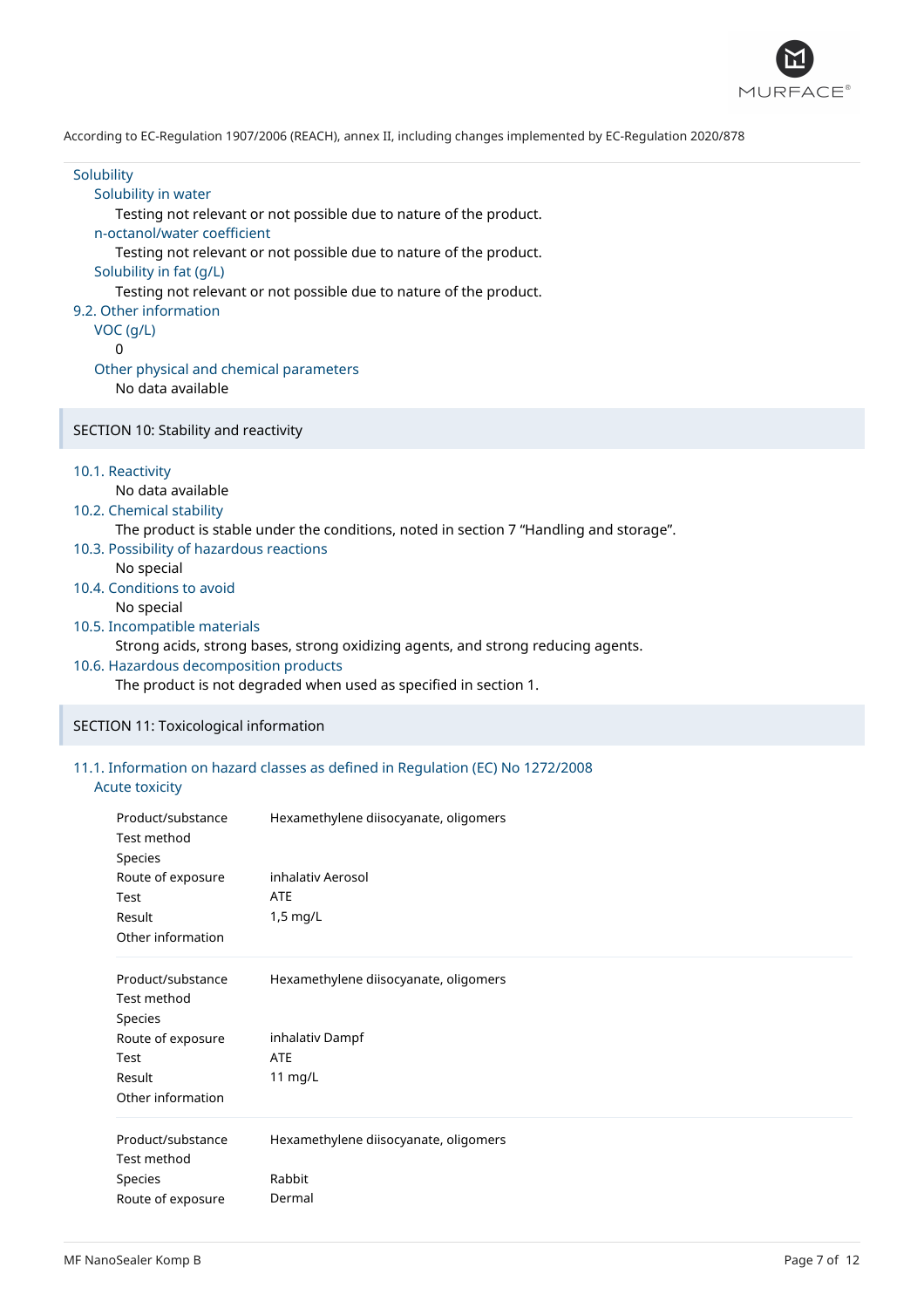

| Test<br>Result                       | LD50<br>2000 mg/kg                                                                                              |
|--------------------------------------|-----------------------------------------------------------------------------------------------------------------|
| Other information                    |                                                                                                                 |
|                                      |                                                                                                                 |
| Product/substance                    | Hexamethylene diisocyanate, oligomers                                                                           |
| Test method                          | <b>OECD 423</b>                                                                                                 |
| Species                              | Rat                                                                                                             |
| Route of exposure                    | Oral                                                                                                            |
| Test                                 | LD50                                                                                                            |
| Result                               | 2500 mg/kg                                                                                                      |
| Other information                    |                                                                                                                 |
| Product/substance<br>Test method     | Blocked Polyisocyanate Based on Hexamethylene Diisocyanate<br><b>OECD 423</b>                                   |
| Species                              |                                                                                                                 |
| Route of exposure                    | Oral                                                                                                            |
| Test                                 | LD50                                                                                                            |
| Result                               | > 5000 mg/kg                                                                                                    |
| Other information                    |                                                                                                                 |
|                                      |                                                                                                                 |
| Product/substance                    | Blocked Polyisocyanate Based on Hexamethylene Diisocyanate                                                      |
| Test method                          |                                                                                                                 |
| Species                              | Rat, female                                                                                                     |
| Route of exposure                    | Inhalation                                                                                                      |
| Test                                 | <b>LC50</b>                                                                                                     |
| Result                               | 0,39 mg/L                                                                                                       |
| Other information                    |                                                                                                                 |
| Harmful if inhaled.                  |                                                                                                                 |
| Skin corrosion/irritation            |                                                                                                                 |
|                                      | Based on available data, the classification criteria are not met.                                               |
| Serious eye damage/irritation        |                                                                                                                 |
|                                      | Based on available data, the classification criteria are not met.                                               |
| <b>Respiratory sensitisation</b>     |                                                                                                                 |
|                                      | Based on available data, the classification criteria are not met.                                               |
| Skin sensitisation                   |                                                                                                                 |
| May cause an allergic skin reaction. |                                                                                                                 |
| Germ cell mutagenicity               |                                                                                                                 |
|                                      | Based on available data, the classification criteria are not met.                                               |
| Carcinogenicity                      |                                                                                                                 |
|                                      | Based on available data, the classification criteria are not met.                                               |
| Reproductive toxicity                |                                                                                                                 |
| STOT-single exposure                 | Based on available data, the classification criteria are not met.                                               |
| May cause respiratory irritation.    |                                                                                                                 |
| STOT-repeated exposure               |                                                                                                                 |
|                                      | Based on available data, the classification criteria are not met.                                               |
| Aspiration hazard                    |                                                                                                                 |
|                                      | Based on available data, the classification criteria are not met.                                               |
| 11.2. Information on other hazards   |                                                                                                                 |
| Long term effects                    |                                                                                                                 |
|                                      | Irritation effects: This product contains substances, which may cause irritation upon exposure to skin, eyes or |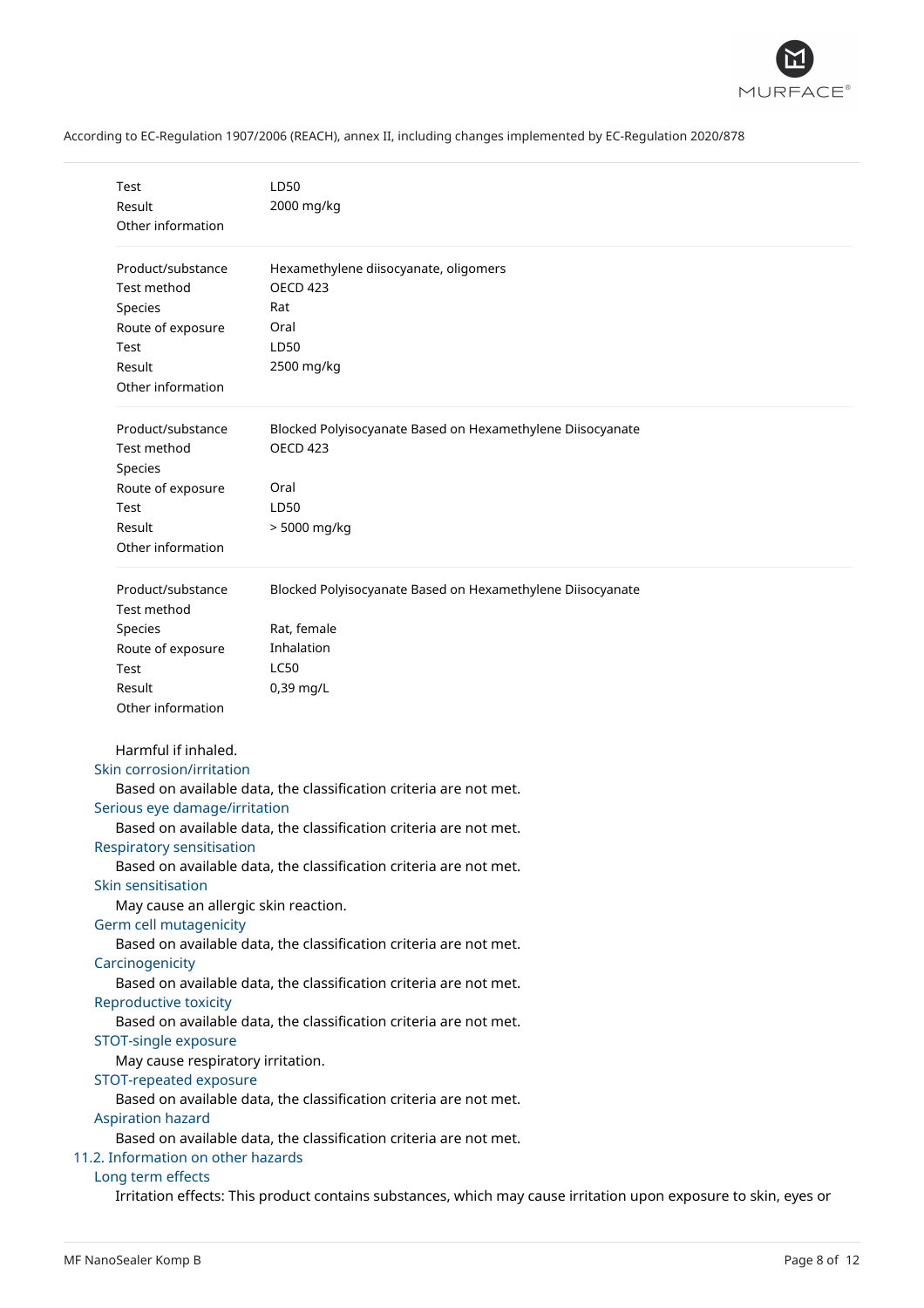

lungs. Exposure may result in an increased absorption potential of other hazardous substances at the area of exposure.

Endocrine disrupting properties No special Other information No special

## SECTION 12: Ecological information

## 12.1. Toxicity

| Product/substance | Hexamethylene diisocyanate, oligomers<br><b>OECD 201</b> |
|-------------------|----------------------------------------------------------|
| Test method       |                                                          |
| <b>Species</b>    | Algae                                                    |
| Compartment       |                                                          |
| Duration          | 72 hours                                                 |
| Test              | ErC50                                                    |
| Result            | 1000 mg/L                                                |
| Other information |                                                          |

| Product/substance | Blocked Polyisocyanate Based on Hexamethylene Diisocyanate |
|-------------------|------------------------------------------------------------|
| Test method       |                                                            |
| Species           | Fish, Danio rerio                                          |
| Compartment       |                                                            |
| Duration          | 96 hours                                                   |
| Test              | LC50                                                       |
| Result            | 35,2 mg/L                                                  |
| Other information |                                                            |

## 12.2. Persistence and degradability

| Product/substance | Hexamethylene diisocyanate, oligomers |
|-------------------|---------------------------------------|
| Biodegradable     | No.                                   |
| Test method       | <b>OECD 301 D</b>                     |
| Result            |                                       |

## 12.3. Bioaccumulative potential

| Product/substance | Hexamethylene diisocyanate, oligomers |
|-------------------|---------------------------------------|
| Test method       |                                       |
| Potential         | No data available                     |
| bioaccumulation   |                                       |
| LogPow            | 5.54                                  |
| <b>BCF</b>        | No data available                     |
| Other information |                                       |

#### 12.4. Mobility in soil

No data available

### 12.5. Results of PBT and vPvB assessment

This mixture/product does not contain any substances considered to meet the criteria classifying them as PBT and/or vPvB.

## 12.6. Endocrine disrupting properties

No special

## 12.7. Other adverse effects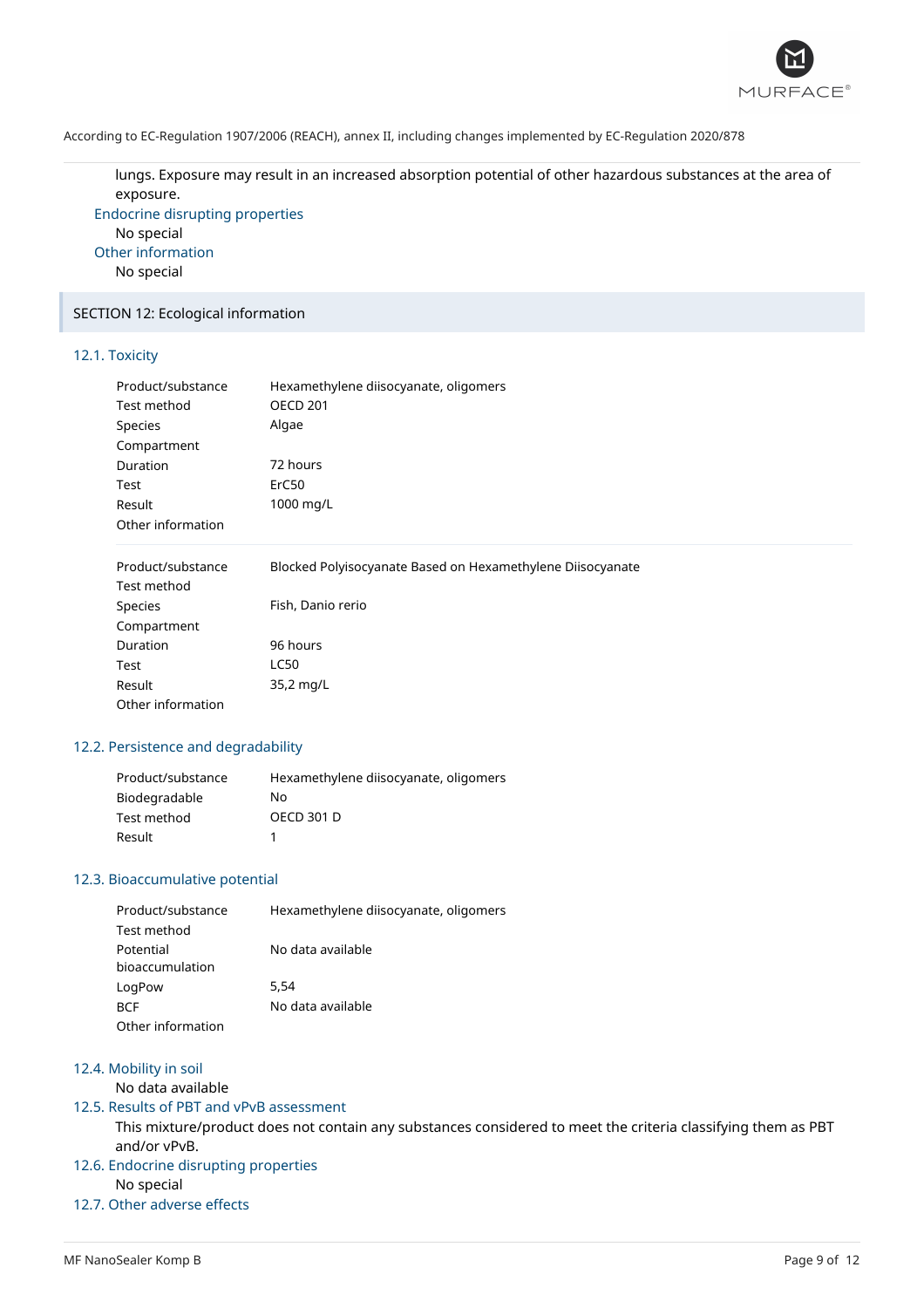

No special

SECTION 13: Disposal considerations

### 13.1. Waste treatment methods

Product is covered by the regulations on hazardous waste. HP 5 - Specific Target Organ Toxicity (STOT)/Aspiration Toxicity HP 6 - Acute toxicity HP 13 – Sensitising Dispose of contents/container to an approved waste disposal plant. Regulation (EU) No 1357/2014 of 18 December 2014 on waste.

### EWC code

08 01 11\* Waste paint and varnish containing organic solvents or other dangerous substances

15 01 10\* Packaging containing residues of or contaminated by dangerous substances

#### Specific labelling

Not applicable

### Contaminated packing

Packaging containing residues of the product must be disposed of similarly to the product.

SECTION 14: Transport information

#### 14.1. - 14.4.

Not dangerous goods according to ADR, IATA and IMDG.

#### ADR/RID

Not applicable

## IMDG

Not applicable

## MARINE POLLUTANT

IATA

No

## Not applicable

14.5. Environmental hazards

Not applicable

- 14.6. Special precautions for user Not applicable
- 14.7. Maritime transport in bulk according to IMO instruments No data available

## SECTION 15: Regulatory information

## 15.1. Safety, health and environmental regulations/legislation specific for the substance or mixture

## Restrictions for application

Restricted to professional users.

People under the age of 18 shall not be exposed to this product.

Demands for specific education

Use of this product requires dedicated training in work with polyurethane and epoxy products.

## SEVESO - Categories / dangerous substances

Not applicable

## Additional information

Not applicable

## Sources

The Management of Health and Safety at Work Regulations 1999 2005 No. 2773 ENVIRONMENTAL PROTECTION: The Volatile Organic Compounds in Paints, Varnishes and Vehicle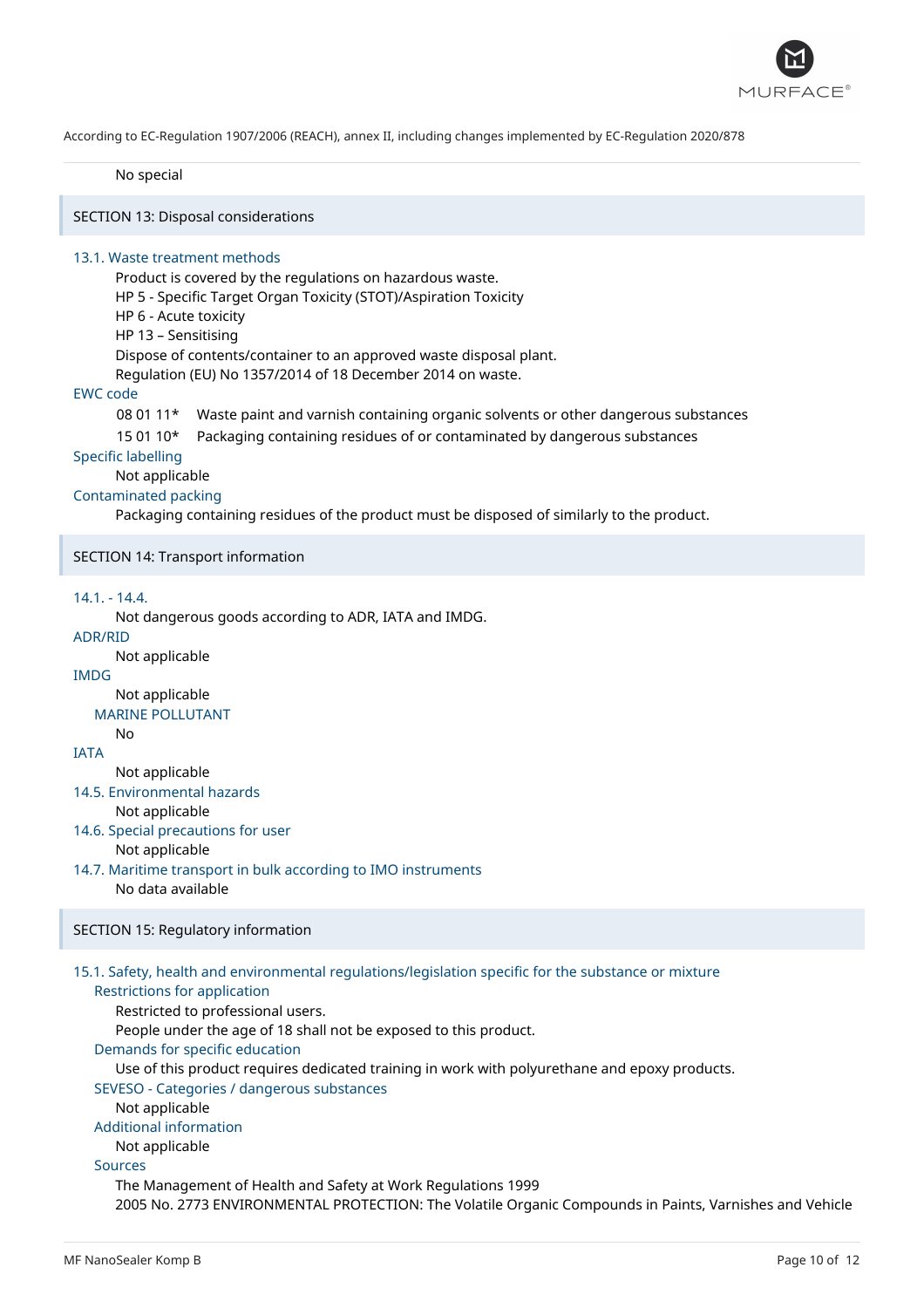

Refinishing Products Regulations 2005. Regulation (EU) No 1357/2014 of 18 December 2014 on waste. CLP Regulation (EC) No 1272/2008, as retained and amended in UK law. EC-Regulation 1907/2006 (REACH), as amended by UK REACH Regulations SI 2019/758 15.2. Chemical safety assessment No SECTION 16: Other information Full text of H-phrases as mentioned in section 3 H317, May cause an allergic skin reaction. H332, Harmful if inhaled. H335, May cause respiratory irritation. H412, Harmful to aquatic life with long lasting effects. Abbreviations and acronyms ADN = European Provisions concerning the International Carriage of Dangerous Goods by Inland Waterway ADR = The European Agreement concerning the International Carriage of Dangerous Goods by Road ATE = Acute Toxicity Estimate BCF = Bioconcentration Factor CAS = Chemical Abstracts Service CE = Conformité Européenne CLP = Classification, Labelling and Packaging Regulation [Regulation (EC) No. 1272/2008] CSA = Chemical Safety Assessment CSR = Chemical Safety Report DMEL = Derived Minimal Effect Level DNEL = Derived No Effect Level EINECS = European Inventory of Existing Commercial chemical Substances ES = Exposure Scenario EUH statement = CLP-specific Hazard statement EWC = European Waste Catalogue GHS = Globally Harmonized System of Classification and Labelling of Chemicals IARC = International Agency for Research on Cancer (IARC) IATA = International Air Transport Association IBC = Intermediate Bulk Container IMDG = International Maritime Dangerous Goods LogPow = logarithm of the octanol/water partition coefficient MARPOL = International Convention for the Prevention of Pollution From Ships, 1973 as modified by the Protocol of 1978. ("Marpol" = marine pollution) OECD = Organisation for Economic Co-operation and Development PBT = Persistent, Bioaccumulative and Toxic PNEC = Predicted No Effect Concentration RID = The Regulations concerning the International Carriage of Dangerous Goods by Rail RRN = REACH Registration Number SCL = A specific concentration limit. SVHC = Substances of Very High Concern STOT-RE = Specific Target Organ Toxicity - Repeated Exposure STOT-SE = Specific Target Organ Toxicity - Single Exposure TWA = Time weighted average UN = United Nations UVCB = Complex hydrocarbon substance VOC = Volatile Organic Compound vPvB = Very Persistent and Very Bioaccumulative Additional information The classification of the substance/mixture in regard of health hazards are in accordance with the calculation